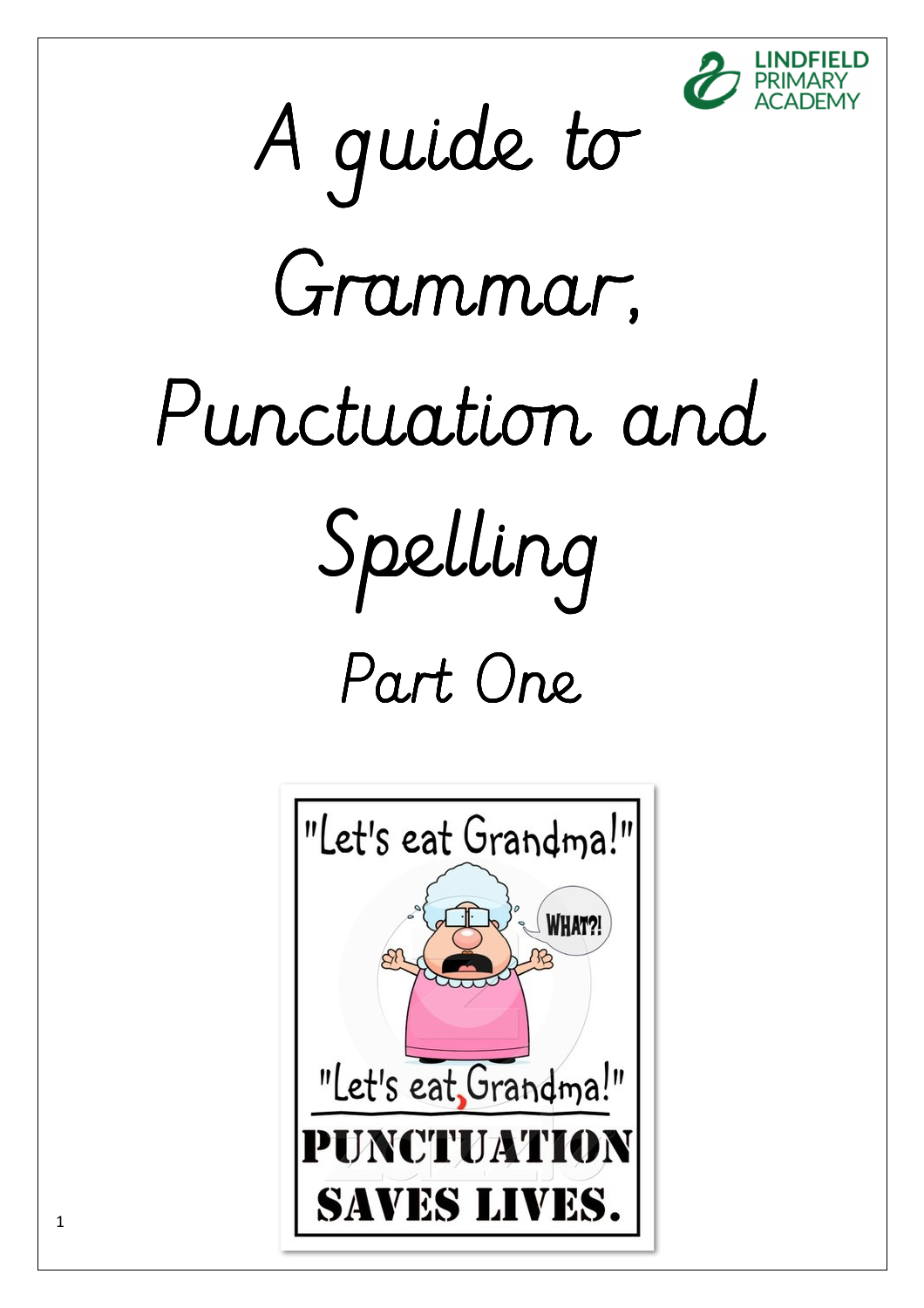# Word Level

### Nouns

### Noun

Nouns name people, places and things.

### Proper noun

A proper noun is used to name a particular person or place and some dates and times. They always begin with a capital letter.

Example: Jim, Tesco, Monday, April, Easter

#### Common rour

A common noun is used to name everyday things and kinds of people.

Example: car, tree, man, child, cat

#### Collective noun

A collective noun is used to name a group or collection of people or things.

Example: army, team, swarm

#### Abstract noun

An abstract noun is used to name feelings and things that cannot actually be seen, heard, smelt, touched or tasted.

Example: bravery, determination, honesty



#### Pronoun

A pronoun (I, me, he, she, herself, you, it, that, they, each, few, many, who, whoever, whose, someone, everybody, etc.) is a word that takes the place of a noun. Example:

Joe saw Jill and he waved at her.

The pronouns he and her take the place of Joe and Jill, respectively.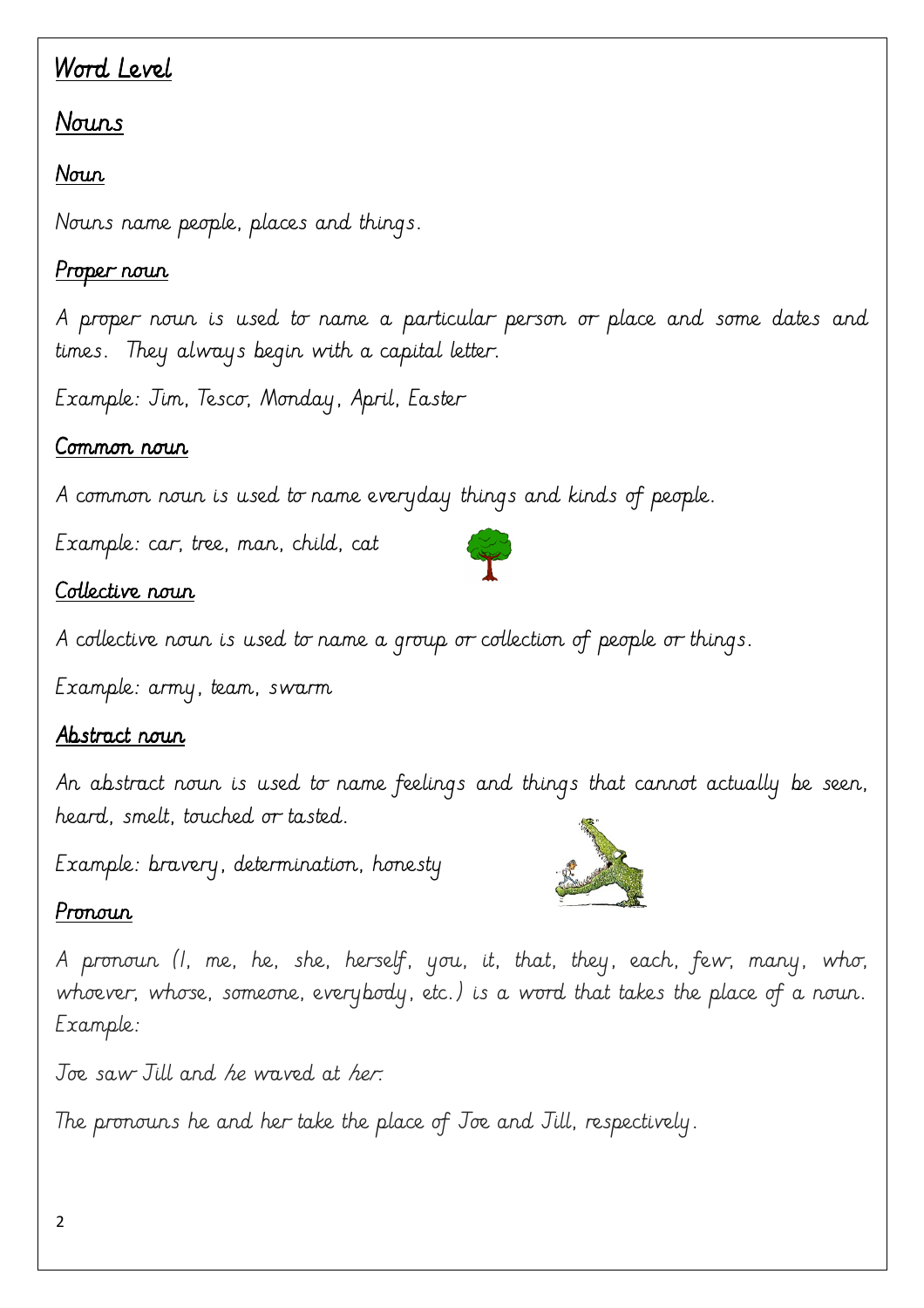#### <u>Possessive pronoun</u>

Possessive pronouns show ownership e.g. my, our, their, his, your etc.

#### Countable and uncountable nouns

Nouns can be either countable or uncountable.

Countable nouns (or count nouns) are those that refer to something that can be counted. They have both singular and plural forms (e.g. cat/cats; woman/women; country/countries). In the singular, they can be preceded by a or an. Most nouns come into this category.

A smaller number of nouns do not typically refer to things that can be counted and so they do not regularly have a plural form: these are known as uncountable nouns (or mass nouns). Examples include: rain, flour, earth, wine, or wood. Uncountable nouns can't be preceded by  $a$  or  $a_n$ . Many abstract nouns are typically uncountable, e.g. happiness, truth, darkness, humour.

### Noun phrase (see page 10 for more information)

Often a noun phrase is just a noun or a pronoun e.g. People like to have money.  $\sqrt{am}$  tired. It is getting late.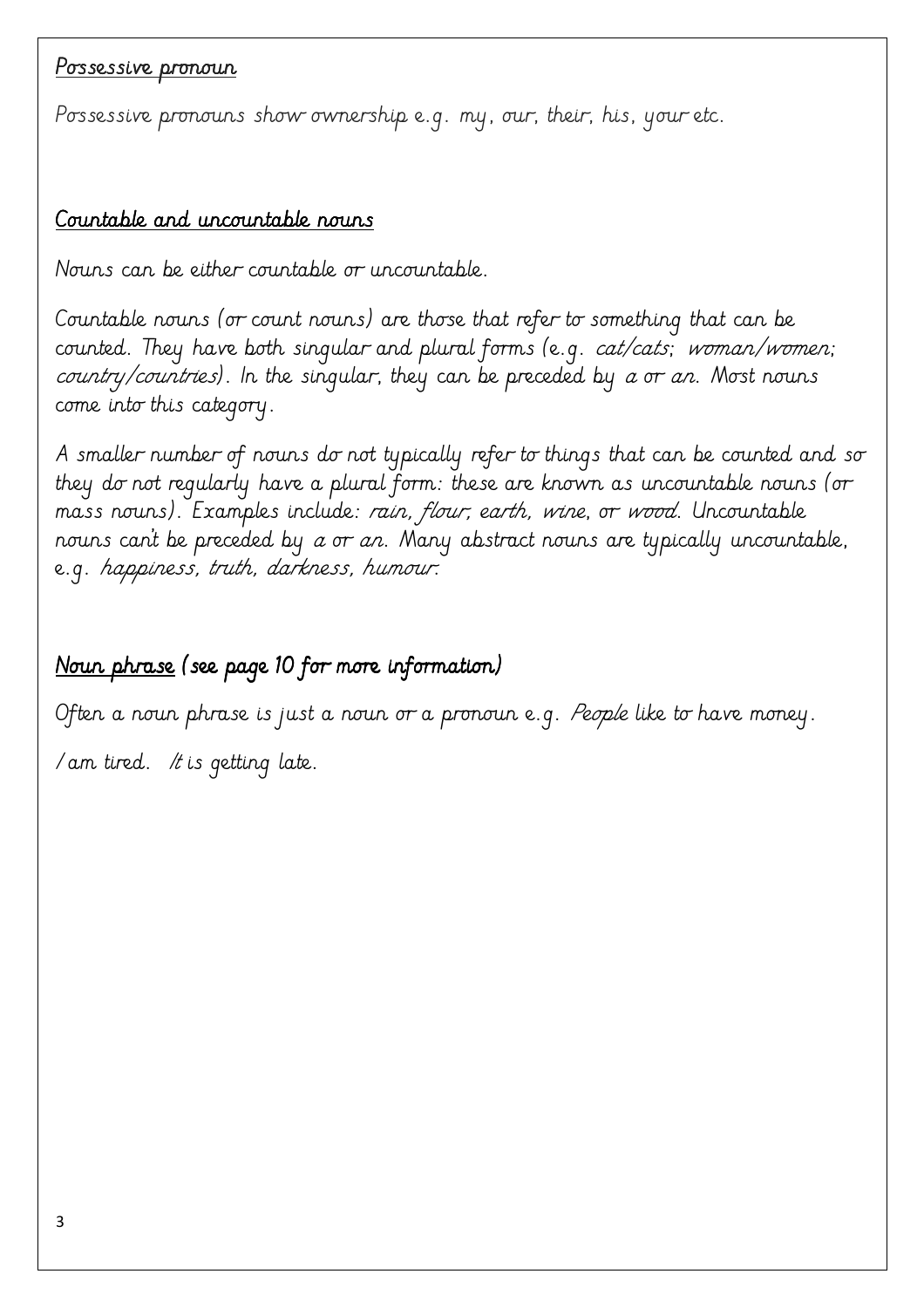## <u>Adjective</u>

An adjective is a word used to describe (or tell you more about) a noun.

Example: The ginger cat sat on the *blue* mat behind the glass door.

An adjective usually comes before a noun but sometimes it can be separated from the noun and come afterwards e.g. Ben looked frightened, the dog was very fierce.

# Verb

A verb is a word used to describe an action, state or occurrence.

Example: She went to the shops.

Ben ate his food.

# Adverb

Adverbs describe a verb. They often end in -ly.

Example: Ben ate his food quickly.

# Preposition

A preposition is a word that shows the relationship of one thing to another. They often tell you where one thing is in relation to another, or the position that it is in. They are always attached to a noun or pronoun. E,g. on, under, before, after, into, past, down, across etc.

Example: The banana is on the table.

Fred goes running *before* breakfast.

# Articles

There are just three articles- a, an and the.

A and an are the indefinite articles.

The is the definite article.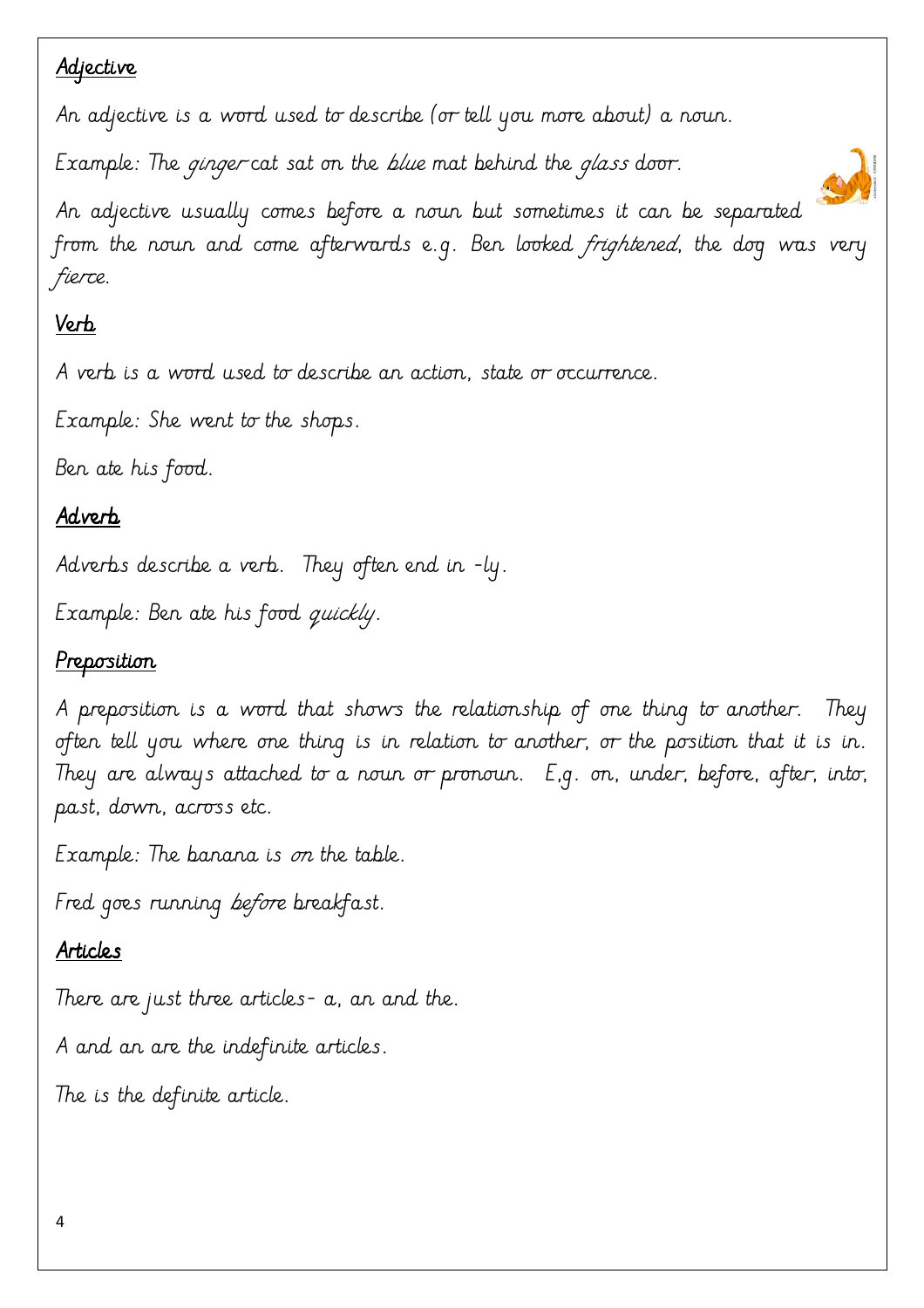#### Determiners

Determiners are words which come at the beginning of the noun phrase. They tell us whether the noun phrase is specific or general. Determiners are either specific or general.

#### Specific determiners

The specific determiners are: the definite article: the possessives: my, your, his, her, its; our, their, whose demonstratives: this, that, these, those interrogatives: which, whose We use a specific determiner when we believe the listener/reader knows exactly what we are referring to: Can you pass me the salt please? Look at those lovely flowers. Thank you very much for your letter. Whose coat is this? General determiners The general/indefinite determiners are: a; an; any; another; other; what When we are talking about things in general and the listener/reader does not know exactly what we are referring to, we can use an uncountable noun (we do not use uncount nouns in the plural e.g. sheep, money) or a plural noun with no determiner: Milk is very good for you. (= uncount noun) Health and education are very important. (= 2 uncount nouns) Girls normally do better in school than boys. (= plural nouns with no determiner) ...or you can use a singular noun with the indefinite article a or an: A woman was lifted to safety by a helicopter. A man climbing nearby saw the accident. We use the general determiner any with a singular noun or an uncount noun when we are talking about all of those people or things: It's very easy. Any child can do it.  $(= All children can do it)$ With a full licence you are allowed to drive any car. I like beef, lamb, pork - any meat. We use the general determiner another to talk about an additional person or thing: Would you like another glass of water? The plural form of another is other. I spoke to John, Helen and a few other friends.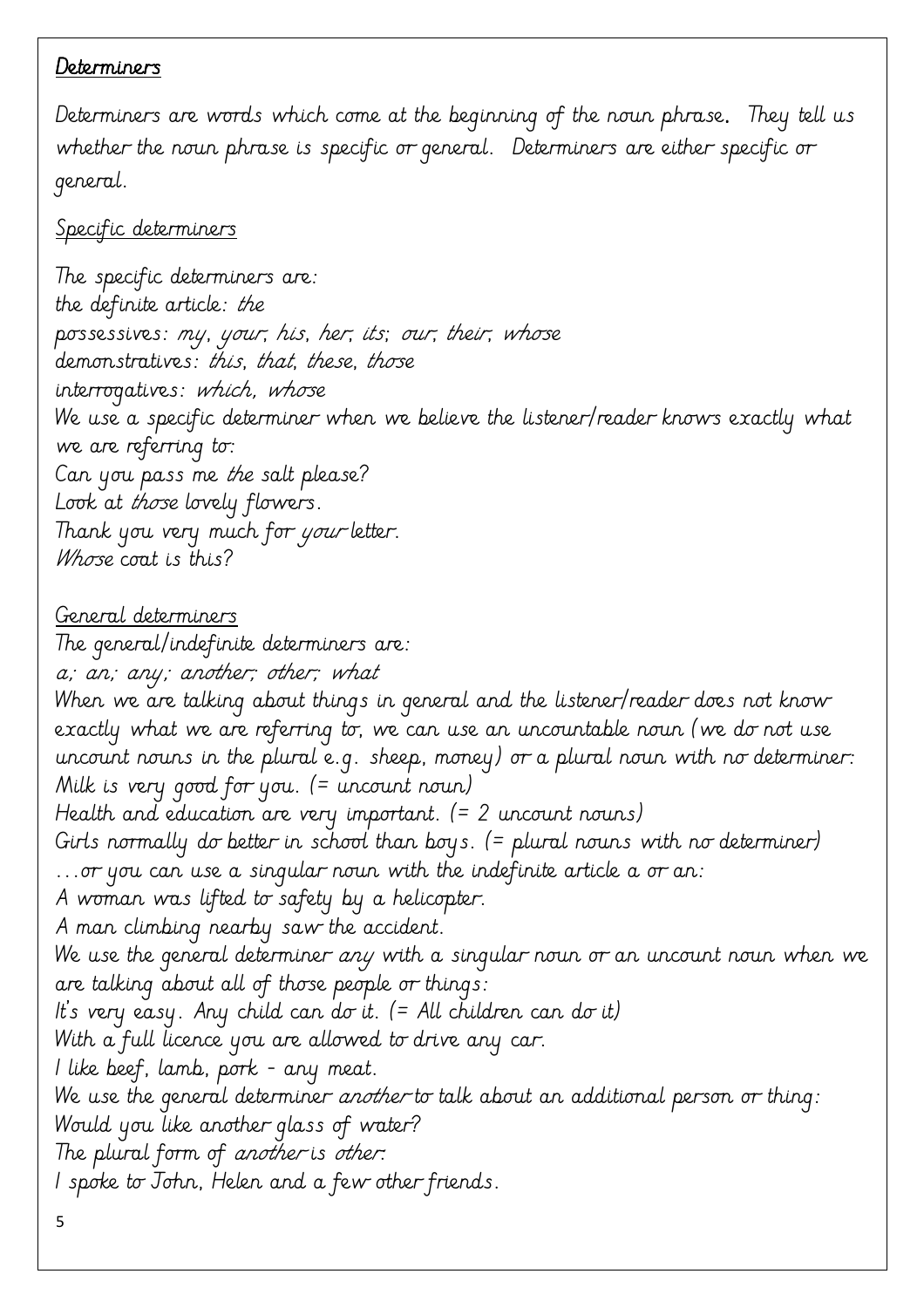### Superlatives

These are a type of adjective which describe the most extreme of a group of at least three people or objects. They occur by adding -est to a regular adjective. E.g. tallest, happiest, thinnest, largest etc.

Example: She is the *tallest* in her family.

### Comparatives

The comparative is usually made by adding -er to the adjective. It compares two people or things e.g. harder, prettier, softer, tastier etc.

Example: Sam was stronger than his brother.

# Synonyms

These are words that have the same or similar meaning to another word.

Example:

Synonyms for:

Bad- awful, terrible

Happy- joyful, content

Look- stare, gaze

Walk- stroll, wander

### Antonyms

These are words with the opposite meaning to another word.

Example:

The antonym of up is down.

Tall- short

Narrow- wide

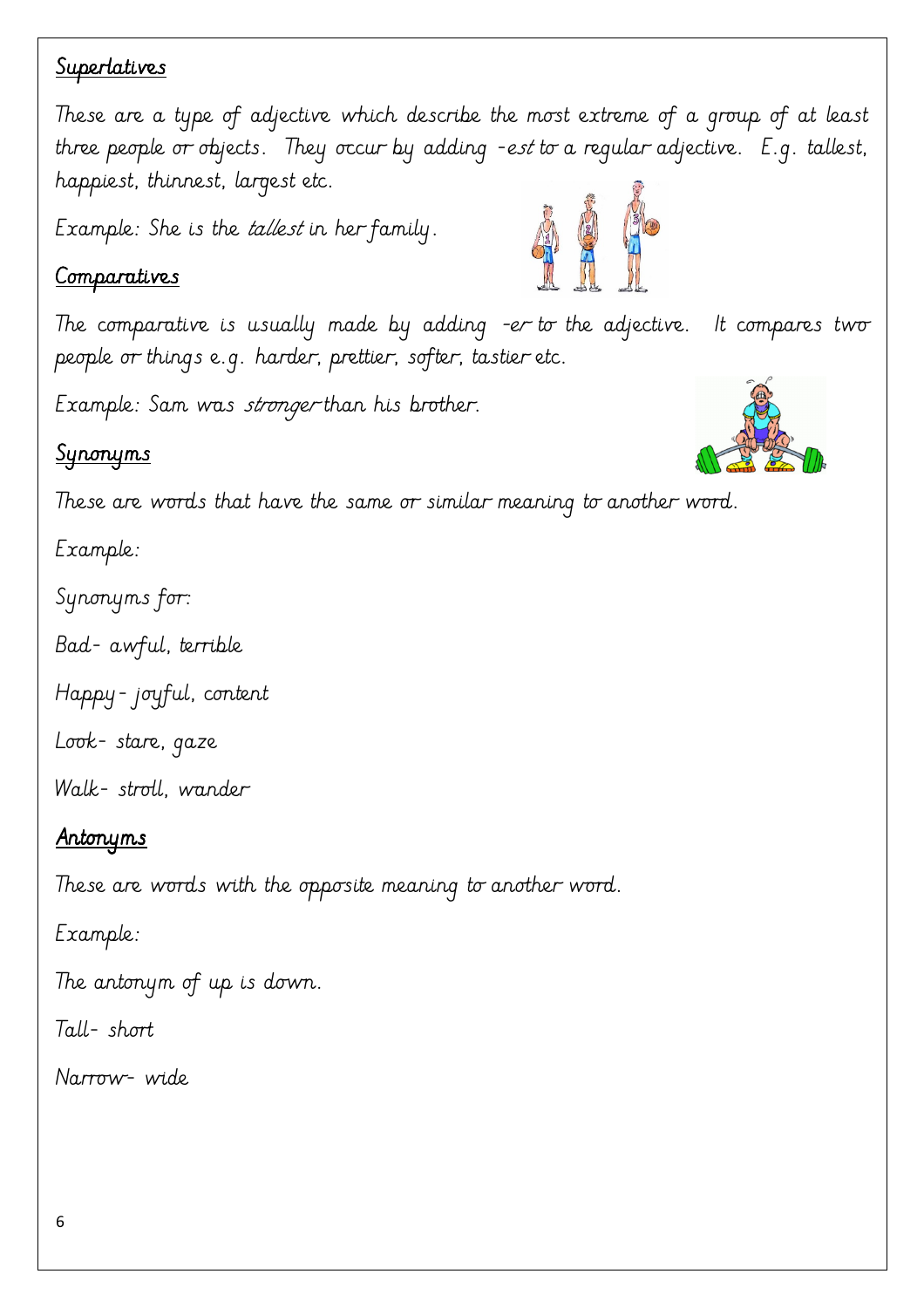# Prefix

Prefixes are added to the beginning of an existing word in order to create a new word with a different meaning.

Example:

Adding 'un' to happy- unhappy Adding 'dis' to appear- disappear Adding 're' to try- retry

# **Suffix**

Suffixes are added to the end of an existing word to create a new word with a different meaning.

Example:

Adding 'ish' to child- childish

Adding 'able' to like- likeable

# Root words

Root words are words that have a meaning of their own but can be added to, either with a prefix or a suffix, to change the meaning of the word. Root words can often be helpful in finding out what a word means or where it is 'derived' from.

Example:

Hemi (meaning half, partial in Greek) = hemisphere (one half of the earth)

pent (meaning five in Greek) = pentagon (a shape with 5 angles and 5 sides)

# Similes

A simile is a figure of speech involving the comparison of one thing with another thing of a different kind using the words 'like' or 'as'. They make a description more emphatic or vivid (e.g. as brave as a lion).

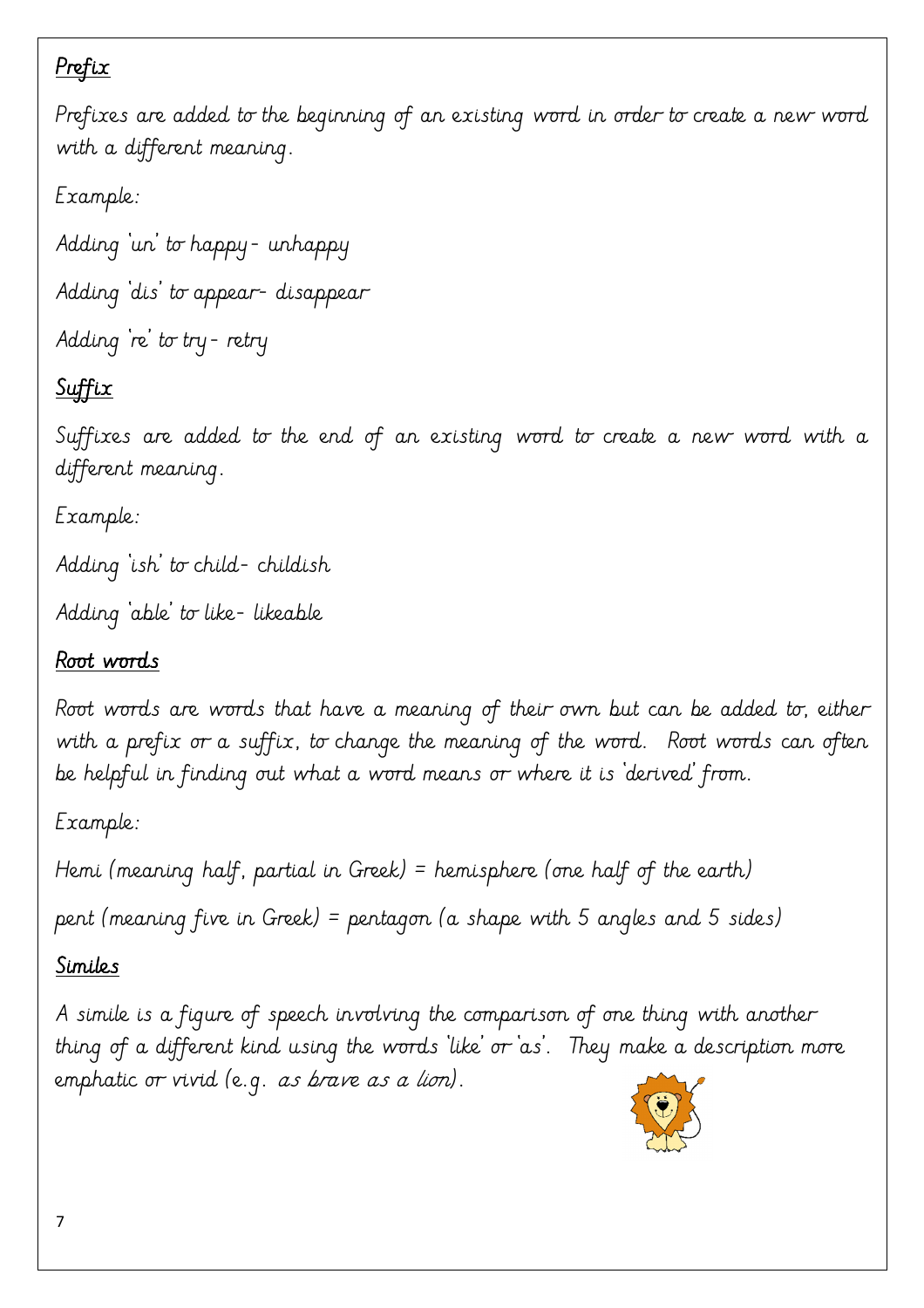#### **Metaphors**

A metaphor is a figure of speech that identifies something as being the same as some unrelated thing, thus highlighting the similarities between the two (e.g. he is the apple of my eye).

### Homophones

Words that sound the same but are spelt differently and have different meanings. Example:

# their, there, they're

their- belonging to someone

there-  $a$  positional place

they're- contraction of they are

 $t\sigma$ ,  $t\sigma$ ,  $t\sigma$ 

to-concerning direction

 $to$  $\sigma$ - as well as

two-the number

# Singular

A word referring to one person or thing.

Example: shop, car, hat

### Plural

The grammatical category in nouns, pronouns, and verbs that refers to more than one thing. Most nouns become plural with the addition of  $-$ s or  $-e$ s.

Example: shops, cars, hats. Some nouns form the plural in other ways, as in children, feet, geese, and women.

|       | Homophone |     |       |      |  |
|-------|-----------|-----|-------|------|--|
|       | the same  |     | sound |      |  |
| right |           | see |       | hair |  |
| write |           | sea |       | hare |  |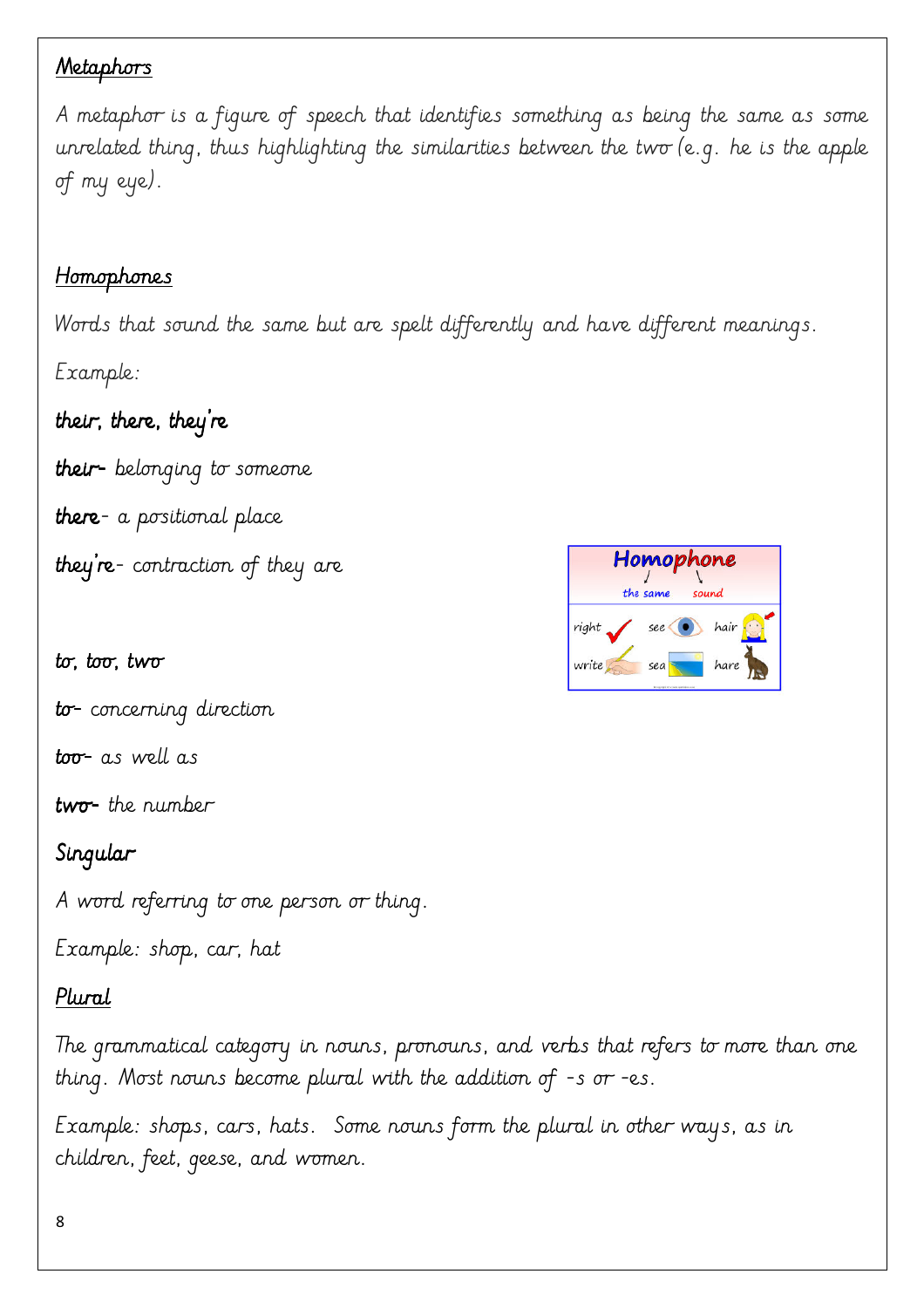# Clauses and Phrases

#### Main clause

A main clause is a group of words in the sentence that make sense on their own and can be used as a complete sentence. All clauses have a verb

Example: The green bird pecked the apple.



#### Subordinate clause

A subordinate clause helps to give more meaning to the main clause. It cannot exist on its own as it is not a complete sentence. Subordinate clauses can be placed at the beginning of a sentence or within a main clause.

Example: The bird, who had been building its nest, started to sing a tuneful song.

#### Relative clause

A relative clause is one type of subordinate clause. It is connected to the main clause by words such as which, who, whose. In this case the subordinate clause has the same subject as the main clause.

Example: The farmer took the key, which had been worn with age, and inserted it into the lock.

#### Phrase

A phrase is not a whole sentence. It is a group of words which makes sense, does not contain a verb and acts as one unit.

Example: a colourful rainbow

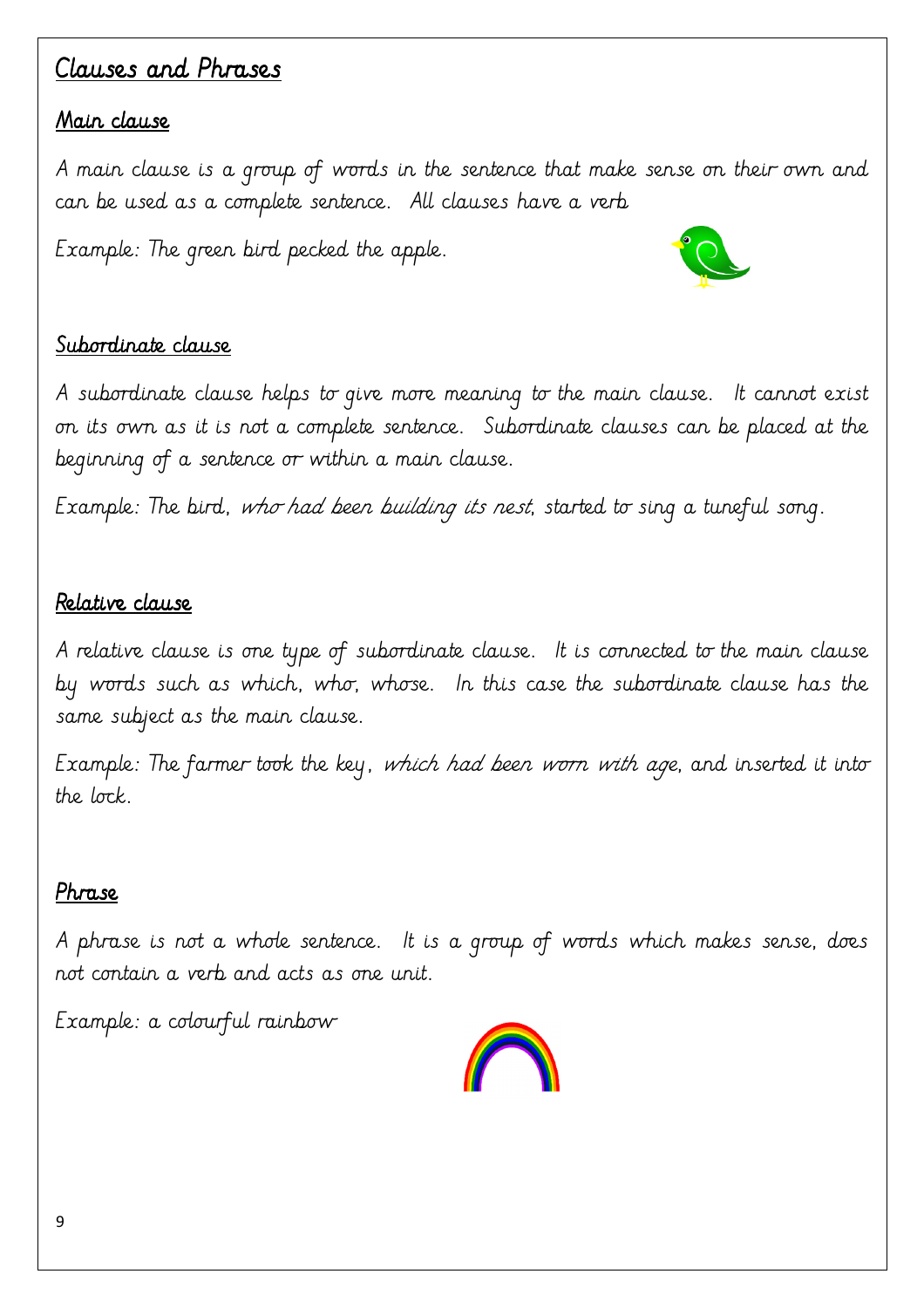### Nour phrase

Often a noun phrase is just a noun or a pronoun e.g. People like to have money.

 $\sqrt{am}$  tired.  $\sqrt{t}$  is getting late.

Or a determiner and a noun e.g. Our friends have bought a house in the village.

An expanded noun phrase can help to describe and give complicated information clearly.

### Subordinate phrase

A subordinate phrase acts in the same way as a subordinate clause, but does not contain a verb.

Example: Bill, a pupil at Lindfield Primary Academy, has been working hard this term.

## Prepositional phrase

A prepositional phrase is a preposition plus the noun that follows it. It can be used to begin a sentence, or in the middle.

Example: I waited quietly behind the tree, ready to jump out. Above the clouds, the aeroplane soared like an eagle.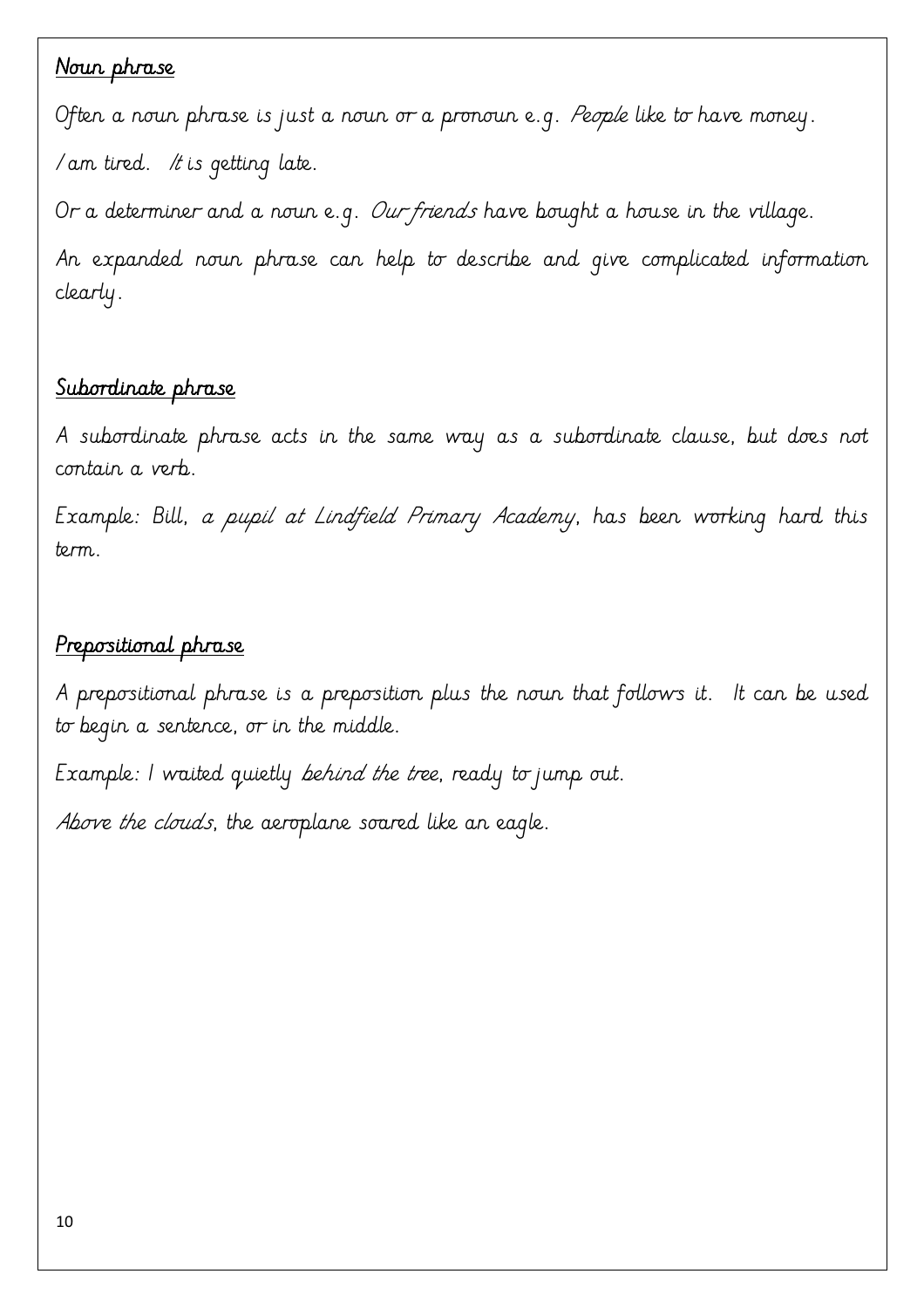### Sentence Level

#### Active Voice

In a sentence with an active verb, the subject is doing the action.

Example: The boy ate the sandwich. The boy (subject) is doing the action (eating).

#### Passive Voice

In a sentence with a passive verb, the subject is being acted on.

Example: The sandwich was eaten by the boy.

The sandwich (subject) is being acted on (being eaten).

Generally, by changing the order of an active sentence and using was (singular) or were (plural), the sentence will become passive.

### $I$  or Me?

When deciding if a sentence should support I or me, try taking out the other person and see if it still makes sense.

Example: Last night, Pam and I went to the cinema. This still makes sense when Pam is removed- I went to the cinema.

Grace came with Tom and me to see the film. This still makes sense when Tom is removed- Grace came with me to see the film.



### <u>Subject or object</u>

The subject is the person or thing doing something, and the object is having something done to it.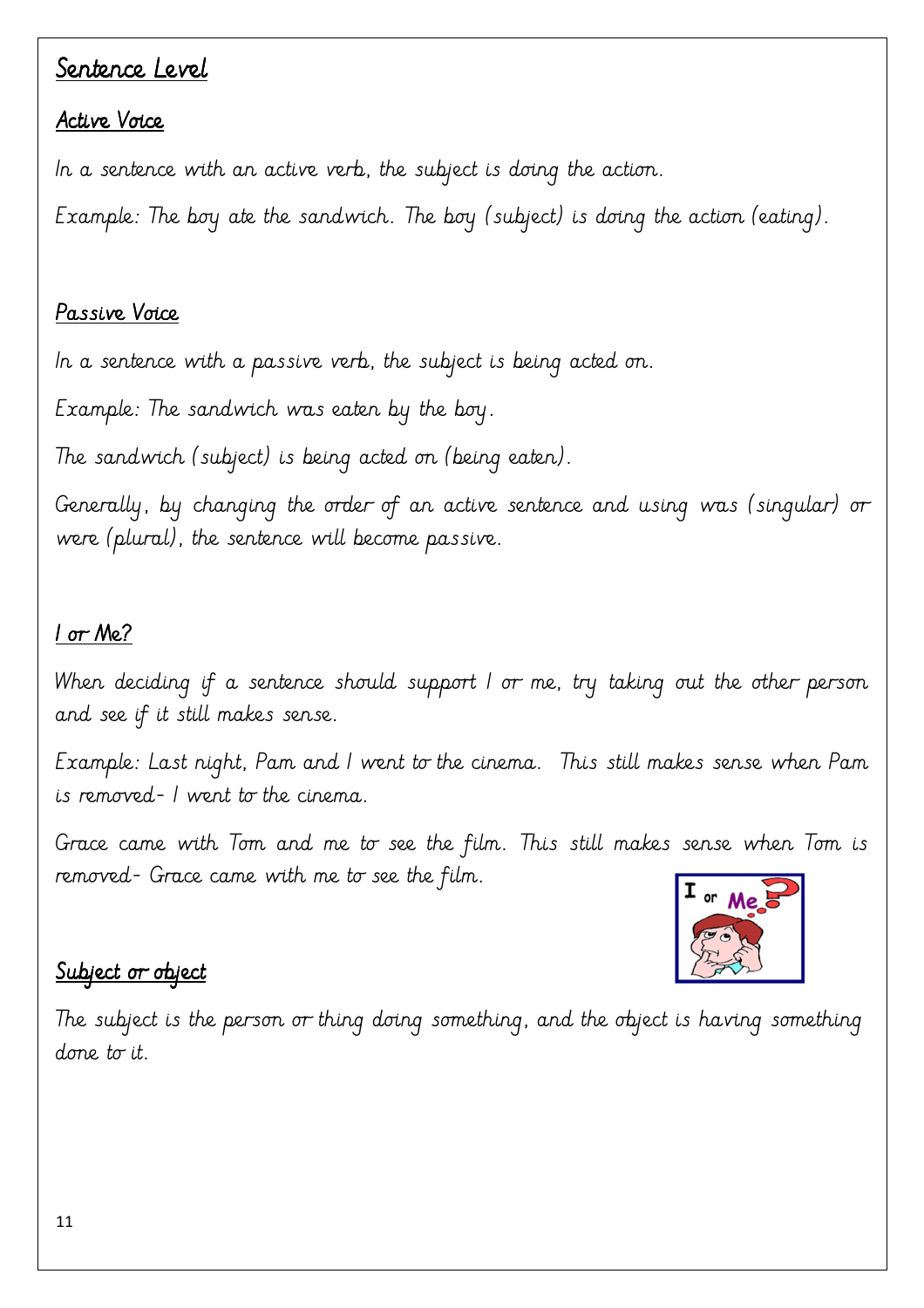# Tenses

The verb in a sentence shows the tense. The tense shows when the action takes place.

## Present

The present tense is used to describe something that is happening now. It is usually shown by having no ending, or by adding s.

Example: Dad climbs the ladder.

# Past

The past tense is used to describe something that has happened earlier. The past tense is normally shown by adding -ed to the root verb.

Example: Dad *climbed* the ladder.

Watch out for the irregular verbs that don't follow the normal rules. Here are just a few!

bring- brought buy- bought catch- caught eat- ate find- found go- went take- took teach- taught throw- threw wear- wore have- had run- ran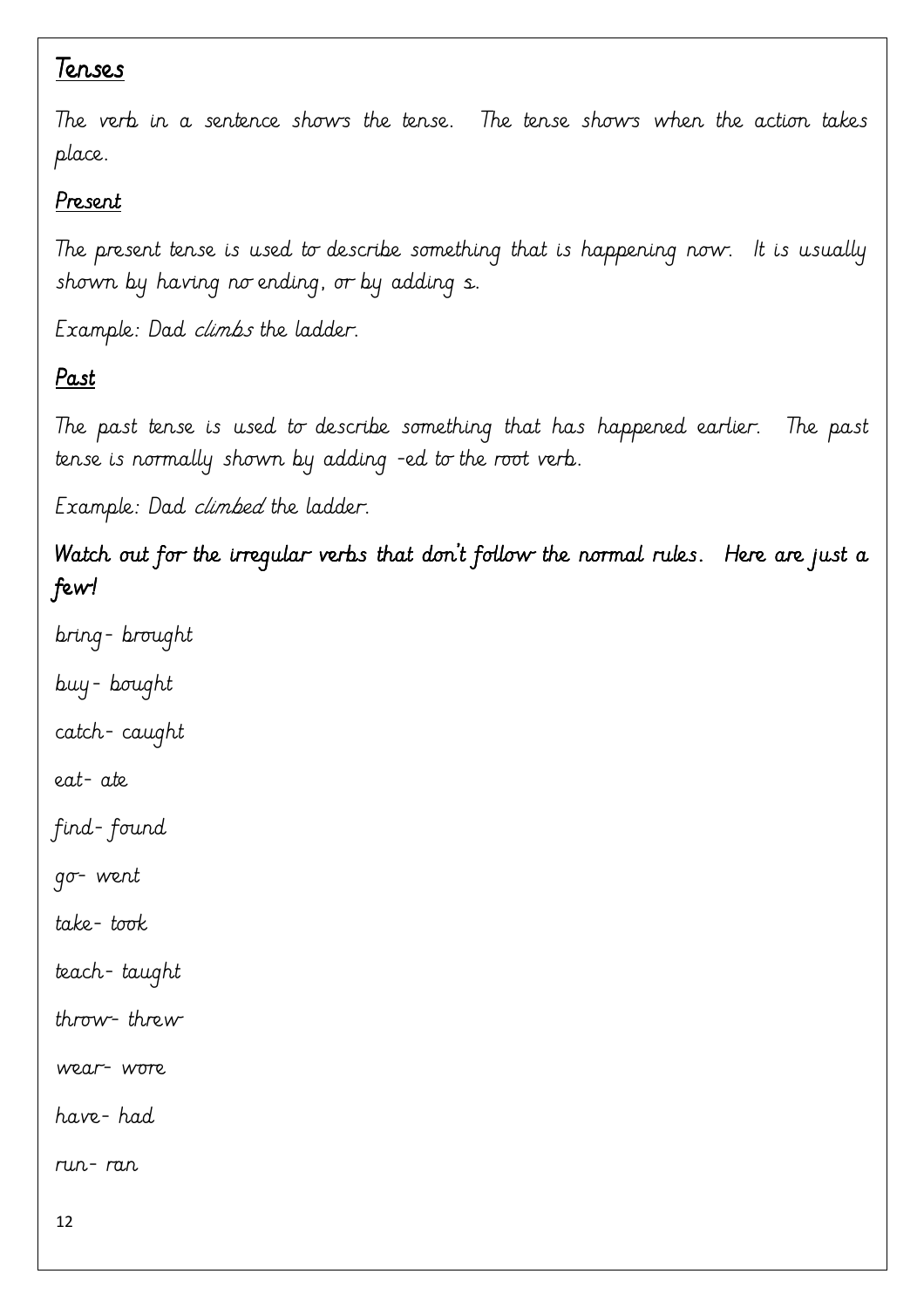## Punctuation

# Capital letter



Used to denote the beginning of a sentence or a proper noun (names of particular places, people, dates and things).

Example: Joel has karate training every Monday afternoon at Wells Primary School. In January, the children will be visiting London Zoo.

### <u>Full stop</u>

Placed at the end of a sentence that is not a question or statement.

Example:

Terry Pratchett's latest book is not yet out in paperback.

I asked her whether she could tell me the way to Brighton.

### Question mark

Indicates a question/disbelief.

Example:

Who else will be there?

Is this really Thomas?

### Exclamation mark

Indicates an interjection, surprise or strong emotion.

Example:

My day at school was fantastic! I've just about had enough!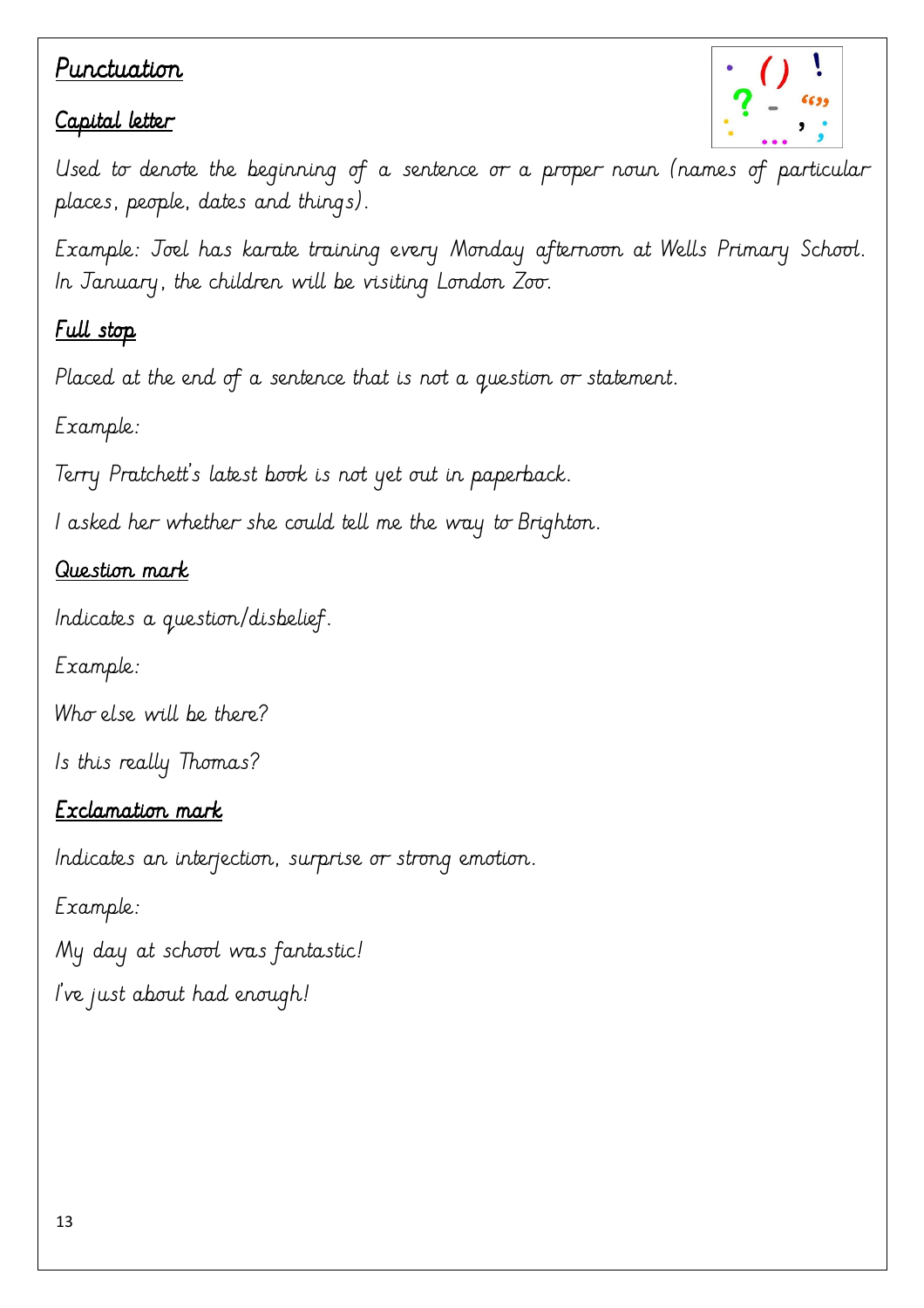#### Commas in a list

Used between a list of three or more words to replace the word and for all but the last instance.

Example: Jenny's favourite subjects are maths, literacy and art.

Joe, Evan and Michael were chosen to sing at the service.

### Commas to mark phrases or clauses

#### To indicate contrast:

The snake was brown, not green, and is quite small. Where the phrase (embedded clause) could be in brackets: The recipe, which we hadn't tried before, is very easy to follow. Where the phrase adds relevant information: Mr Hardy, aged 68, ran his first marathon five years ago. To mark a subordinate clause: If at first you don't succeed, try again. Though the snake was small, I still feared for my life. Introductory or opening phrases: In general, sixty-eight is quite old to run a marathon.

On the whole, snakes only attack when riled.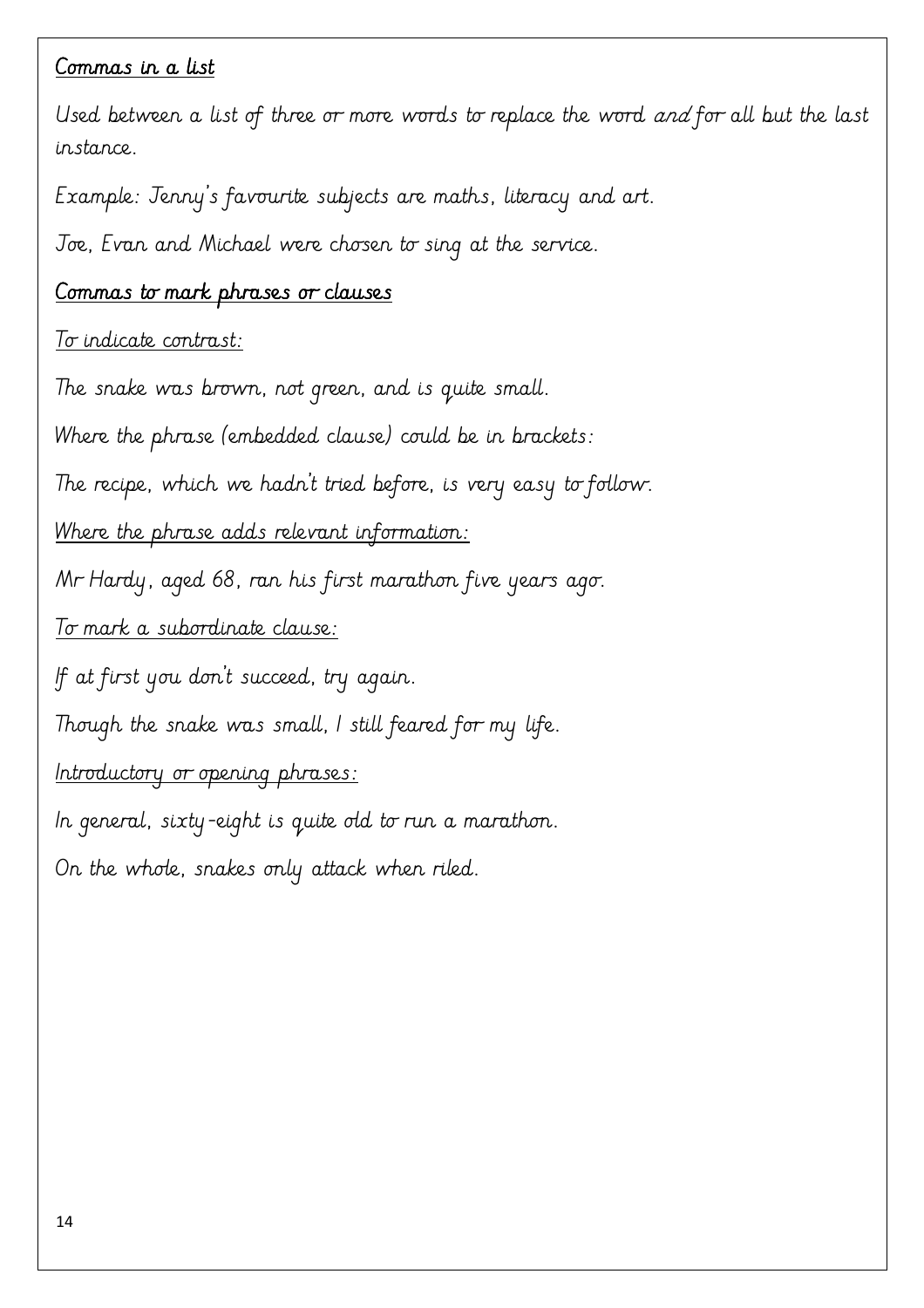### Ellipsis Ellipsis

Used to indicate a pause in speech or at the very end of a sentence so that words trail off into silence (this helps to create suspense).

A pause in speech:

"The sight was truly awesome...truly amazing."

At the end of a sentence to create suspense:

Mr Daily gritted his teeth, gripped the scalpel tightly in his right hand and slowly advanced...

# Brackets (also known as parenthesis)

Used for additional information or explanation.

Example:

To clarify information:

Jamie's bike was red (bright red) with a yellow stripe.

For asides and comments:

The bear was pink (I kid you not).

To give extra details:

His first book (The Colour of Magic) was written in 1989.

# Dash

Used to show interruption (often in dialogue) or to show repetition.

"This girl is my-"

"Sister," interrupted Miles, "She looks just like you."

To show repetition:

"You-you monster!" cried the frightened woman.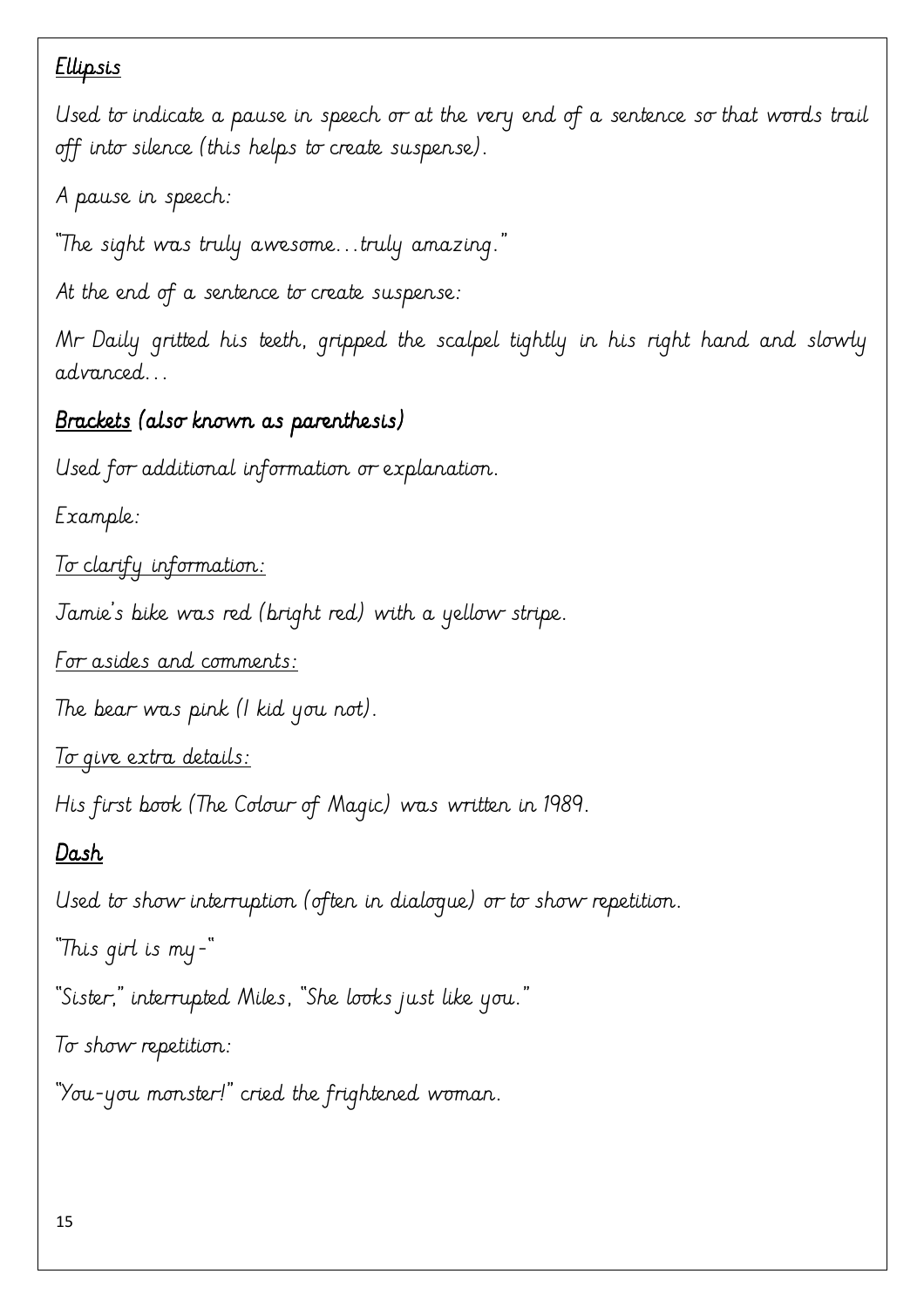#### Colons

a) Used before a list, summary or quote b) Used to complete a statement or fact Before a list:

I could only find three of the ingredients: sugar, flour and coconut.

Before a summary:

To summarise: we found the camp, set up our tent, and then the bears attacked.

Before a line of speech:

Tom asked: "May I have another cupcake?"

Before a statement of fact:

There are only three kinds of people: the good, the bad and the ugly.

### Semi-colons

Used in place of a connective (conjunction). To show thoughts on either side of it are balanced and connected. It can also separate words or items within a list.

To link two separate sentences that are closely related:

The children came home today; they had been away for a week.

In a list:

Star Trek, created by Gene Roddenberry; Babylon 5, by JMS; Buffy, by Joss Whedon; and Farscape, from the Henson Company.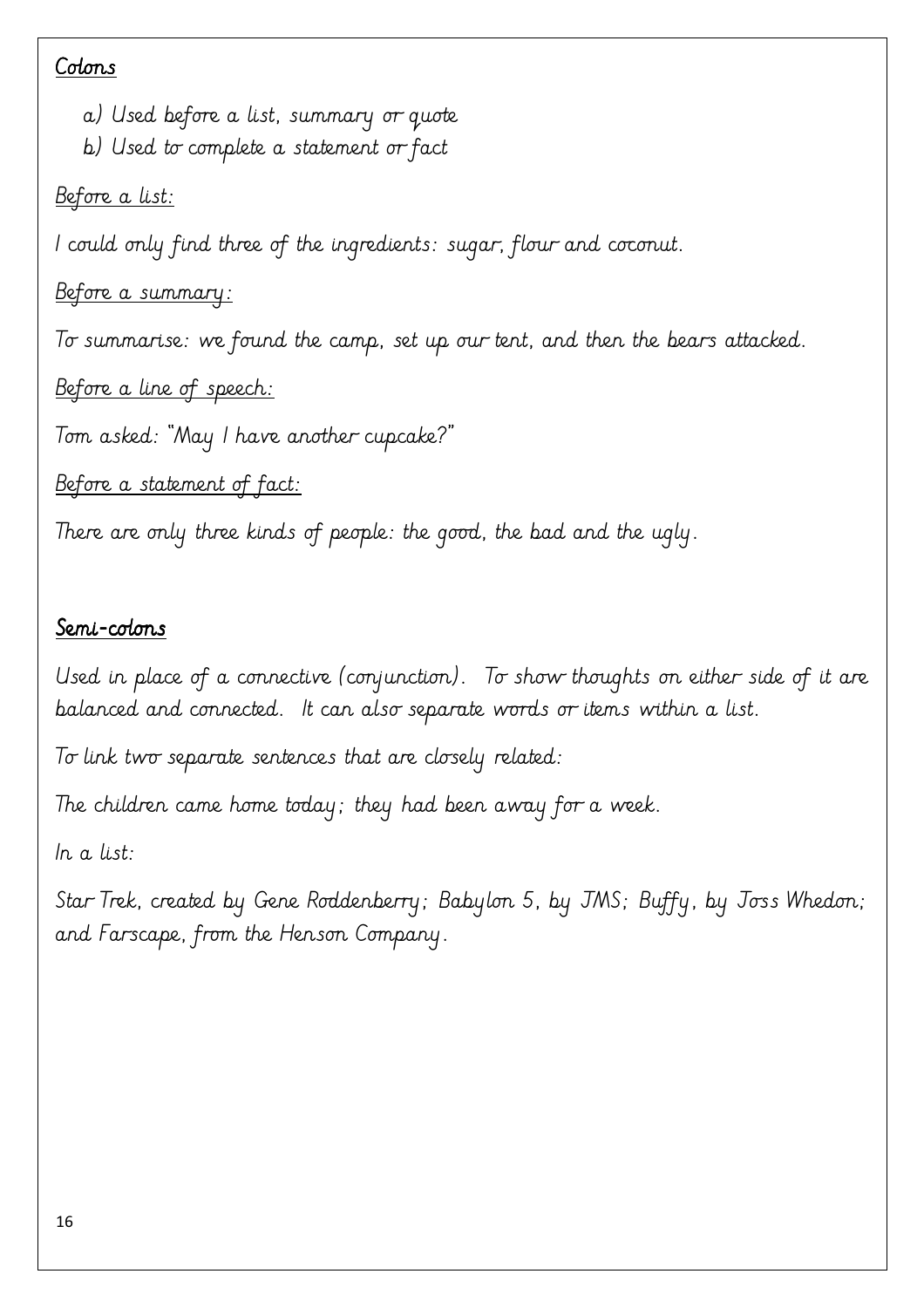#### Inverted commas

Punctuation marks used in pairs (" ") to indicate:

- Quotes
- Direct speech
- Words that are defined, that follow certain phrases or that have special meaning

Example:

For direct speech:

Janet asked, "Why can't we go today?"

For quotes:

The man claimed that he was "shocked to hear the news."

For words that are defined, that follow certain phrases or that have special meaning:

'Buch' is German for book.

The book was signed 'Terry Pratchett'.

The 'free gift' actually cost us forty pounds.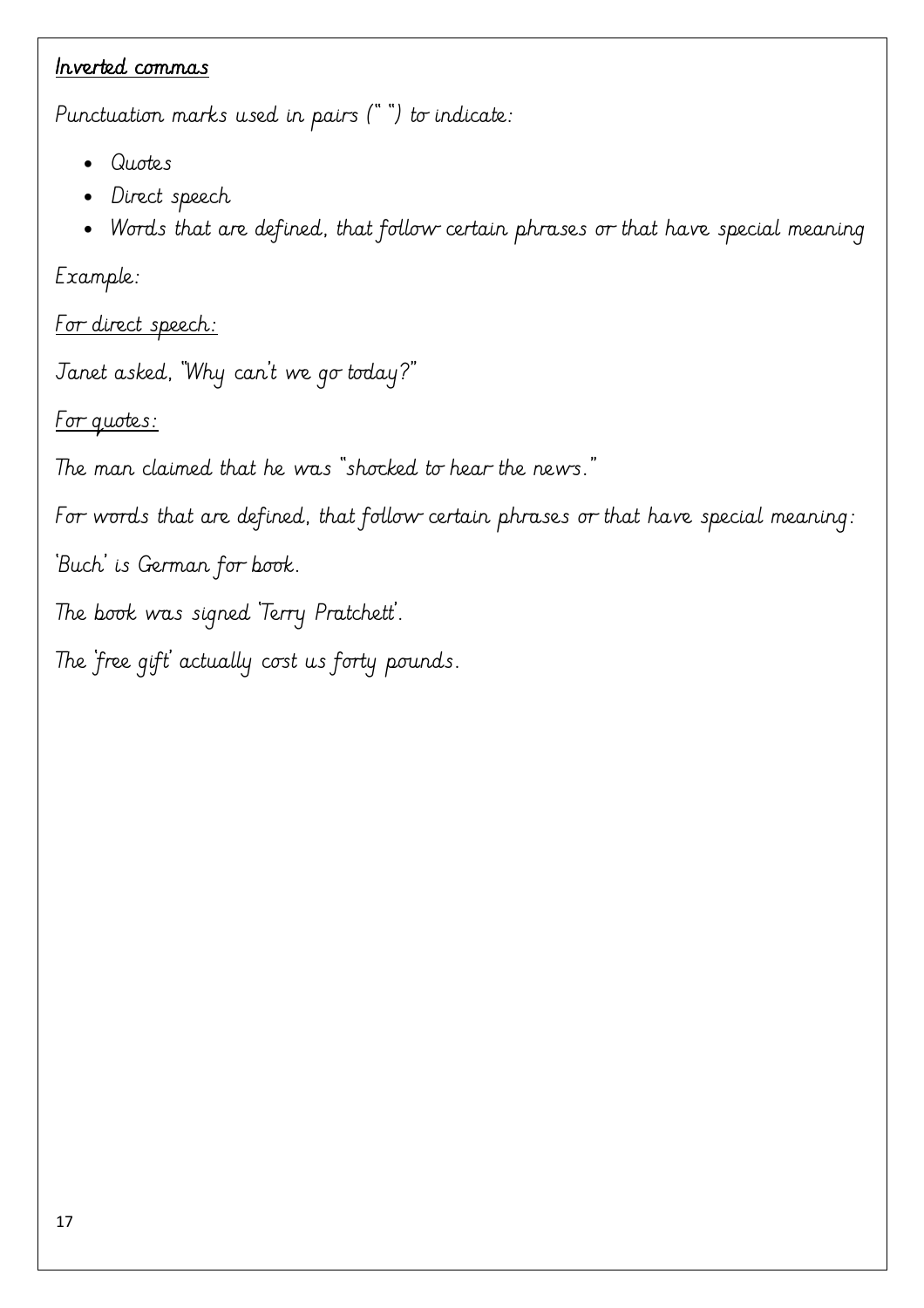### Apostrophes

Used to show that letters have been left out (contractions/ omissions) or to show possession (i.e. 'belonging to')

Example:

Contractions:

is not  $=$  isn't

could not = couldn't

 $it's = it$  is

Showing possession:

With nouns (plural and singular) not ending in an s add 's:

the girl's jacket, the children's books

With plural nouns ending in an s, add only the apostrophe:

the guards' duties, the Jones' house

With singular nouns ending in an s, you can add either 's or an apostrophe alone: the witness's lie or the witness' lie (be consistent).

### Remember:

Its for possession does not require an apostrophe.

Example-

The tree had lost all of *its* leaves.

### <u>Useful Websites</u>

 $www.\texttt{bbc}.\texttt{co}.uk/\texttt{bits}$ ize/ $\texttt{ks2}/\texttt{english}/\texttt{spelling2}$ grammar/

www.topmarks.co.uk/english-games/7-11-years/spelling-and-grammar grammar

18